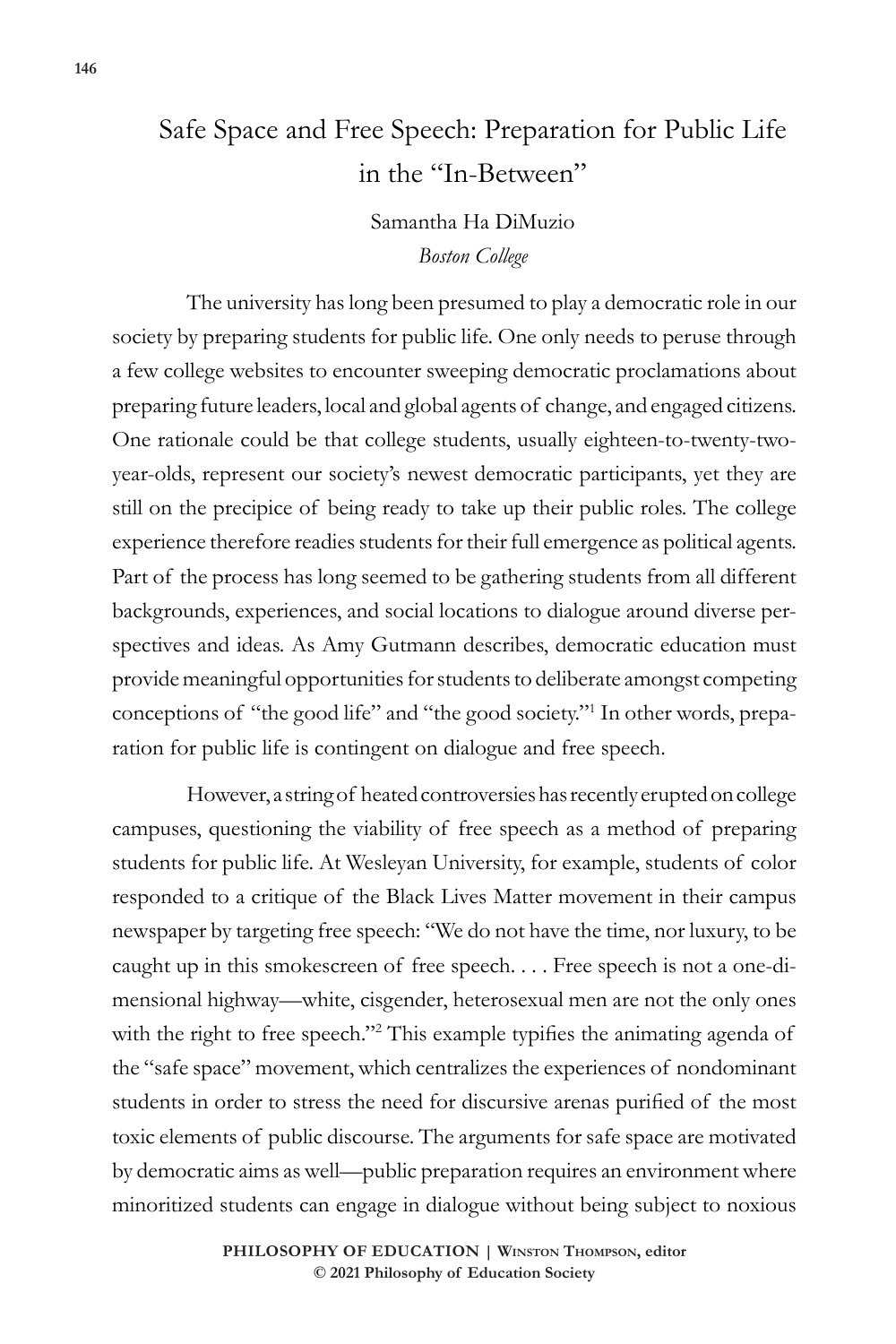speech that casts them as less than full participants.

This dynamic illustrates the central tensions of a polarizing debate in higher education, where some reassert the necessity of free speech to democratic education, while others question the extent to which free speech itself impedes upon democratic education. This controversy raises some central questions worth exploring: What role should safe spaces and free speech play in the preparation of students for public life? If democratic institutions, like colleges and universities, value free speech and robust deliberation, how can they prepare students for public life in a space that restricts speech? Relatedly, if institutions of higher education seek to prepare *all* students for public life, how can they ensure that minoritized students are not disproportionately excluded from democratic engagements? Drawing mainly from Hannah Arendt's distinctions of private and public, this essay parses through the tensions rife within the safe space vs. free speech debate in order to better discern how our colleges and universities can best prepare all students for public life.

# ARENDTIAN PRIVATE AND PUBLIC SPHERES

Arendt's magnum opus, *The Human Condition*, provides a broad account of humanity, chronicling the historical human arc into modernity while also sketching a rich description of human (inter)action and flourishing.<sup>3</sup> Her account revolves around two closely related distinctions. She distinguishes three essential modalities of activity—labor, work, and action—and she situates these in two realms, the public and the private.

Labor refers to the powerfully motivated, urgent activities that maintain life, including tasks such as eating, sleeping, and cleaning. The "monotonous performance of daily repeated chores" exists at the bottom of Arendt's hierarchy, despite its essential function.<sup>4</sup> In contrast, the activity of work holds higher value because it creates a sense of durability that can transcend the life of its human maker. Work, or fabrication, describes the human ability to create durable objects which constructs the "objectivity" of the world.<sup>5</sup> This character of worldliness serves as a prerequisite to action, creating the ultimate in-between amongst human actors: "Essentially a world of things is between those who have it in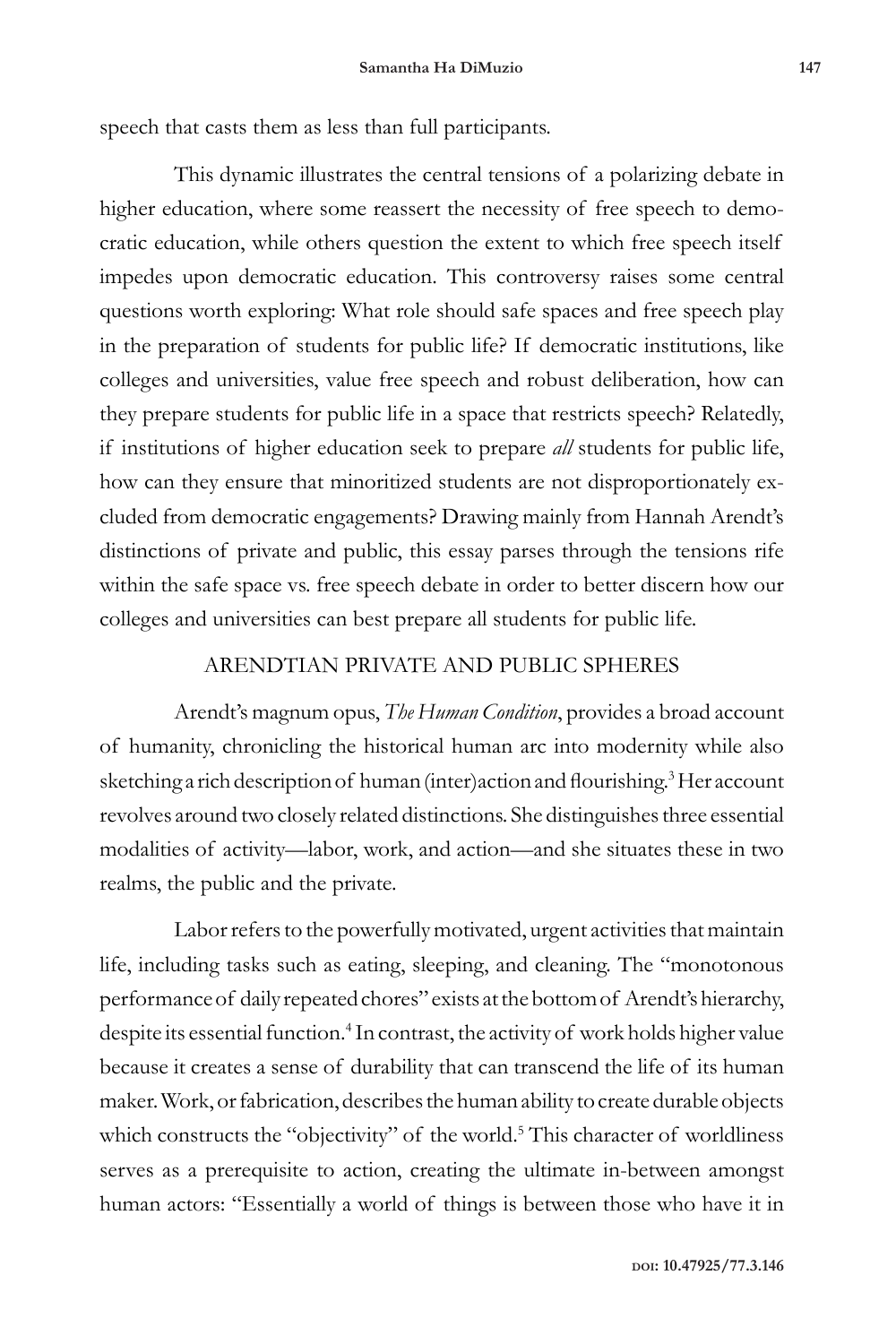common, as a table is located between those who sit around it; the world, like every in-between, relates and separates men at the same time."6 In this shared world, Arendt reserves the highest regard for action, the human ability to enact speech and deeds within a web of relationships with others. This interaction is made possible by the basic condition of human plurality, which simultaneously recognizes all people as equals while also acknowledging the distinctiveness of each person based on their experience and social location.<sup>7</sup>

The private realm, associated with the household and the family, is characterized by the human activity of labor.8 The private domain is aptly characterized by privacy, which is as necessary to sustain life as labor. The four walls of the home "enclose a secure place, without which no living thing can survive.... wherever [human life] is consistently exposed to the world without the protection of privacy and security, its vital quality is destroyed."<sup>9</sup> Household life provides both physical and metaphorical enclosure for each person, which, in turn, enables that person to enter into the realm of human freedom and possibility: the public sphere. The public domain represents individuals' opportunity to enter into the unpredictable web of relationships created by public actors. Those who are willing to risk leaving the comforts of their private home are regarded as equals in the public scene. The world—a product of human work—brings together a community of equals in a melding of "sameness in utter diversity" that gives rise to human action.<sup>10</sup> For Arendt, the ability to participate in public life—to recognize and be recognized for your speech and actions—represents the epitome of human flourishing.

Though Arendt does not explicitly describe the temporal locations of the private and the public sphere in *The Human Condition*, I echo Chris Higgins when I claim that Arendt's interpretation of education provides a sense of their temporality.11 In her view, education is the means by which adults, as public agents, assume responsibility for the world by shielding the revolutionary capacity within each student from the full "implacable, bright light" of a flawed and declining world.12 Educators do so by gradually exposing students (in a developmentally appropriate manner) to the world that they will eventually inherit and have the opportunity to renew, upon their debut as political actors in public life. Higgins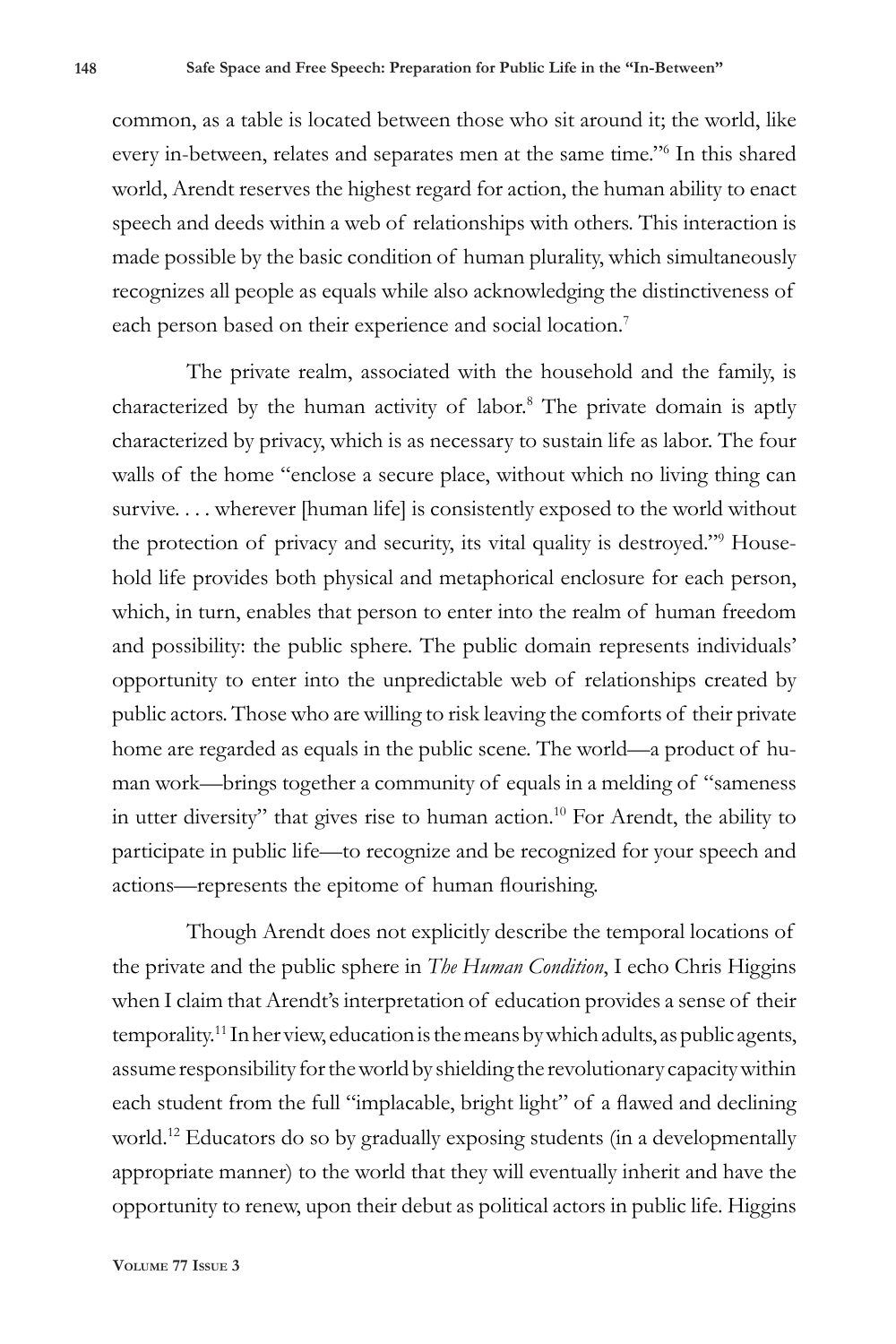summarizes Arendt's distinctive interpretation of education as a "graduated spectrum" of world exposure:

> The school sits on a spectrum of increasing exposure to the emotional, cognitive, and interpersonal demands of the world, a spectrum between childhood home, which already represents a partial exposure to the world, and adult independence, which still requires powerful forms of insulation. . . . The school should not then be conceived as existing in an interstitial space, neither public nor private, but as a space that allows the right amount of the world to filter into its semi-sheltered confines.<sup>13</sup>

This interpretation of education as occupying a transitory space helps us to better visualize an Arendtian progression of time. The arc of education, defined as K-16, serves to shift students from a primarily private state into a predominantly public one over time. One implication from this interpretation is that during the period of education itself, there is a blend of both private and public elements. The temporal progression from Arendtian privacy to publicity has implications for the safe space vs. free speech controversy, as taken-up in the next section.

## PRIVATE AND PUBLIC SPACES ON THE COLLEGE CAMPUS

Drawing from Arendt, I now offer a recasting of the safe space vs. free speech debate using her terminology and temporal sequence. First, I claim, and illustrate in the subsequent sections, that the arguments for safe space align with Arendtian privacy, while the arguments for free speech align with her articulation of the public sphere. This conclusion seems to resolve some of the tensions: safe spaces (and the private sphere) should reign supreme in early development, while free speech (and the public sphere) should dominate in later adult stages of life. However, when we cast the safe space controversy on this temporal progression, we run into an alternative dilemma. The safe space vs. free speech debate implicates university life, which happens to be situated at a middle mo-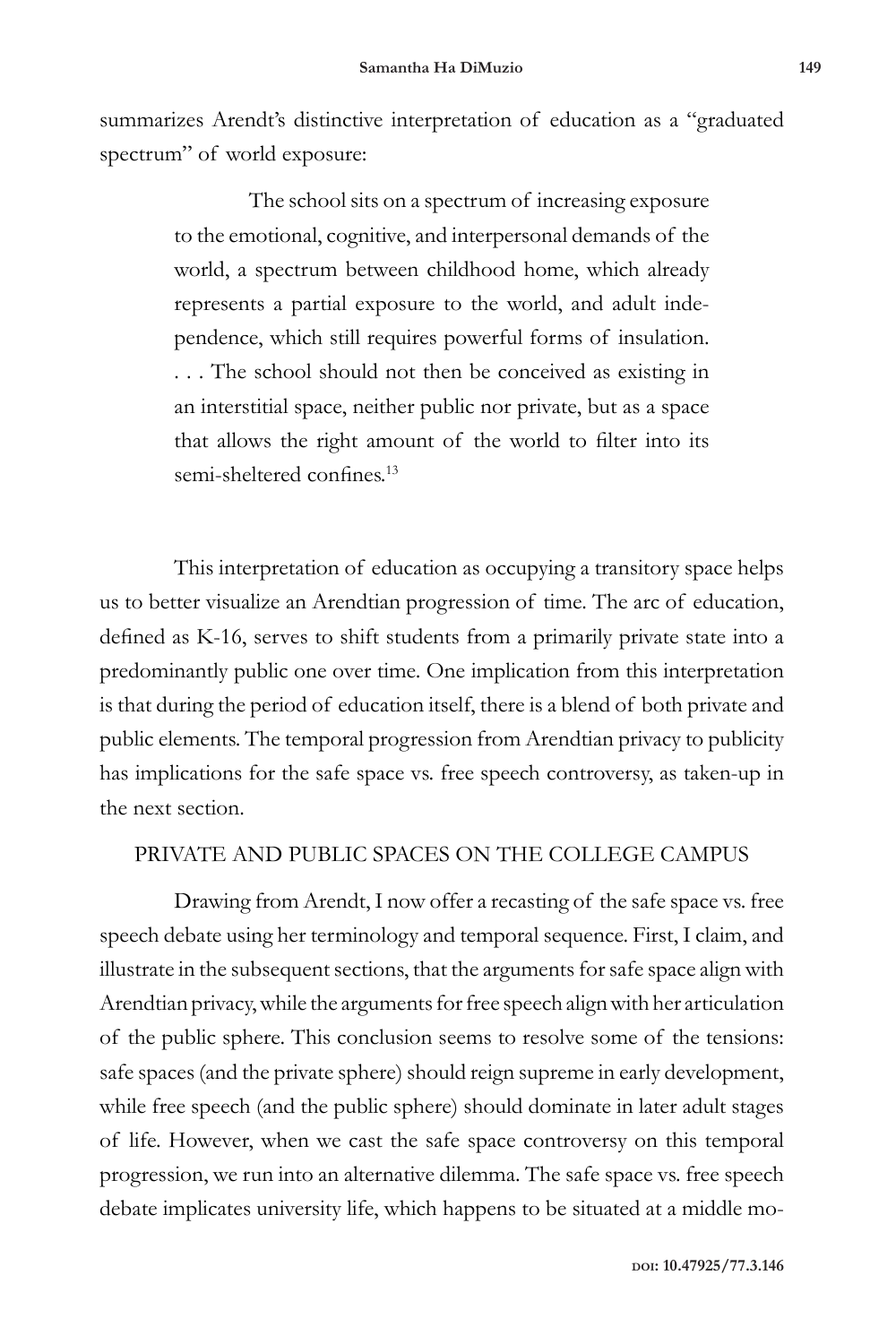ment of development when *both* private and public elements conjoin. When we look at the college campus using this logic, it is already possible to see that both private and public elements exist. Some spaces, such as affinity spaces or college dormitories, veer closer to private while other spaces, such as the campus quad or dining hall, align more closely with publicity. However, I conclude this section by discussing the college classroom, which, like the university writ large, includes a delicate balance of both private and public.

#### ON ARENDTIAN PRIVACY

Arguments for safe spaces refer to the creation of physical or metaphorical spaces where students can fully express themselves without fear of ridicule or violence as a result of their identity. Safe space advocates will be the first to tell you that these characteristics do not currently define our educational institutions or the state of our world. As a microcosm of society, the university is subject to all of the same "social norms, structures, and processes that differentially confer power and privilege upon individuals based on their social location."<sup>14</sup> Therefore, students with nondominant identities along lines of race, gender, sexuality, class, ability, among others, are subject to greater risk of harm than other more privileged students. A demand for safe spaces therefore can be construed as a recognition of the precarity that can come to minoritized students in the university and as a simultaneous call to action: we recognize the lack of safety and will strive to create spaces where all students, including marginalized students, can thrive.

However, to what extent can "safety" for nondominant students be promised? As some educators describe, minoritized students "may, in fact, react with incredulity to the very notion of safety, for history and experience has demonstrated clearly to them that to name their oppression, and the perpetrators thereof, is a profoundly unsafe activity, particularly if they are impassioned."15 Therefore, the college campus might never be fully safe for our most vulnerable students—the dominant culture of oppression is systemically entrenched, and therefore its subsequent undoing is not a task that educators can burden alone. However, this is not to say that educators should abandon supporting students in their deserved spaces of belonging. Instead, a call for safe spaces is a demand,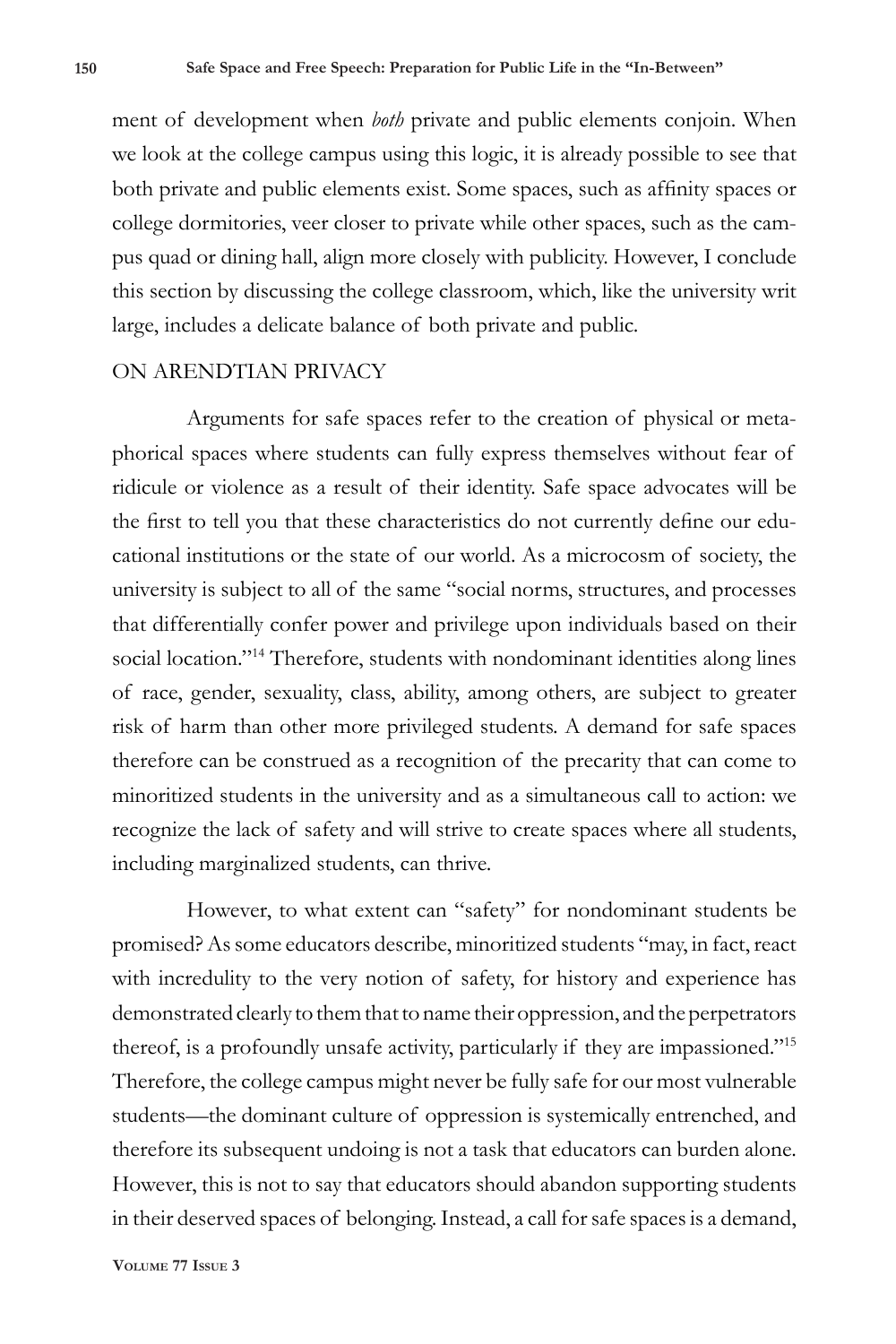to some degree, for Arendtian privacy on the college campus.

Arendt's description of the private domain is generally understood to be temporally located during early development, providing children "who by nature require the security of concealment in order to mature undisturbed."16 However, Michael Oakeshott helps us to discern that the necessity for protection should also be extrapolated to implicate undergraduates, whose developmental status indicates that "he is neither a child nor an adult, but stands in a strange middle moment of life when he knows only enough of himself and of the world which passes before him to wish to know more."17 In this middle developmental moment, arguments for safe space align with Arendt's notion of the private home, which gives people necessary shelter from the "merciless glare of the public realm."18 Or, in this case, solace from the constant barrage of microaggressions, slights, and discriminatory actions that minoritized students face in educational institutions.

If we look closely, college campuses actually already support these semi-private refuges. Consider the role of affinity spaces, including cultural houses, women's centers, religious sanctuaries, or LGBTQ centers that play critical roles in supporting students and building community. Though these spaces cannot guarantee safety, they approximate it in their efforts toward building community amongst students who share important aspects of their identity. The goal of these kinds of safe havens is to foster a sense of belonging and comfort for students with non-mainstream identities. Similar to the necessity of the Arendtian private home, these identity sanctuaries provide students with the retreat needed to adequately participate in the risky, public engagements that comprise the rest of the college campus.

# ON ARENDTIAN PUBLICITY

Though a commitment to free speech is not new on college campuses, the rise of "safe space" rhetoric in recent years has motivated scholars, educators, interest groups, and concerned citizens to reassert the importance of free expression to the academic enterprise and democratic society. There are at least two factions of free speech advocates. One is more extreme in that they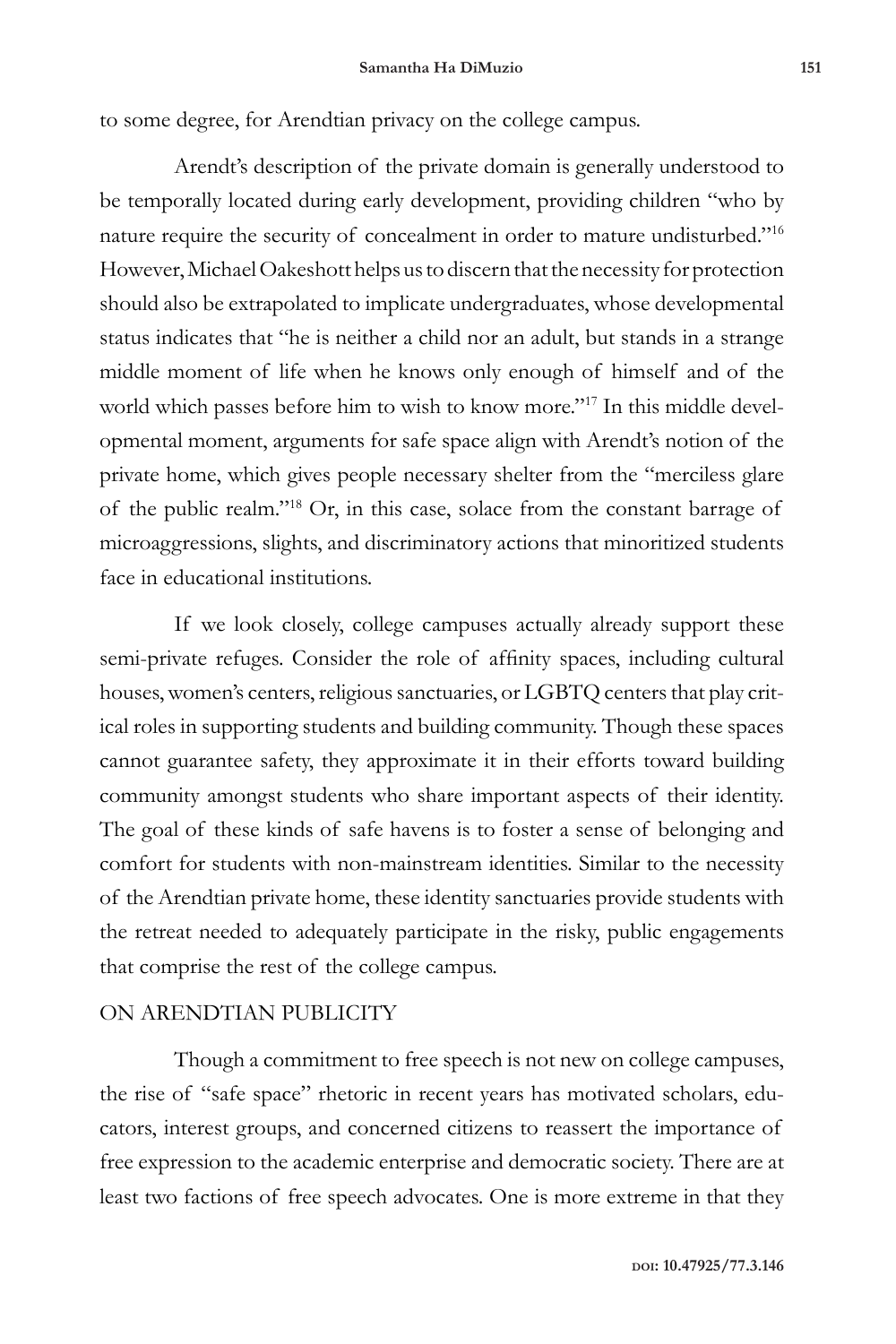view the safe space movement as centrally motivated by a radical-left agenda in higher education, which marginalizes more conservative ideologies.<sup>19</sup> In this case, it is difficult to deny the critique lambasting the free speech movement as an alt-right backlash against perceived liberal bias.

However, a second faction sees the problem of safe space as a well-intentioned, if misguided, effort toward inclusion of minoritized students. They agree with safe space advocates about the necessity of engaging non-mainstream students in campus and classroom dialogue, for a commitment to free speech is reliant on *all* students having the chance to freely express their ideas and opinions. The difference, however, is that these free speech commentators see the creation of safe spaces as perpetuating the problem. As UC-Irvine chancellor Howard Gillman states:

> Universities support free speech and condemn censorship . . . to expose hateful or dangerous ideas that, if never engaged or rebutted, would gain traction in the darker corners of our society. Hate speech is like mold: Its enemies are bright light and fresh air.<sup>20</sup>

This line of thinking illuminates an underlying assumption undergirding the free speech view: curtailing bigoted speech could exacerbate underlying prejudices, which further harms disempowered students. Instead, a commitment to free speech ensures that harmful opinions are exposed, thereby giving individuals the opportunity to confront one other using thoughtful, if heated, dialogue. This faction sees free speech as the means by which minoritized students change the conditions of their disempowerment, rather than be infantilized via false claims for safety.

It is this second line of reasoning from which I derive my Arendtian assessment of publicity. Free speech advocates imagine the college campus and the greater democratic society to be a fully realized public sphere, where each individual is viewed as a political equal. Each person's voice has just as much power as anyone else's—the voice of a campus speaker who shares a dis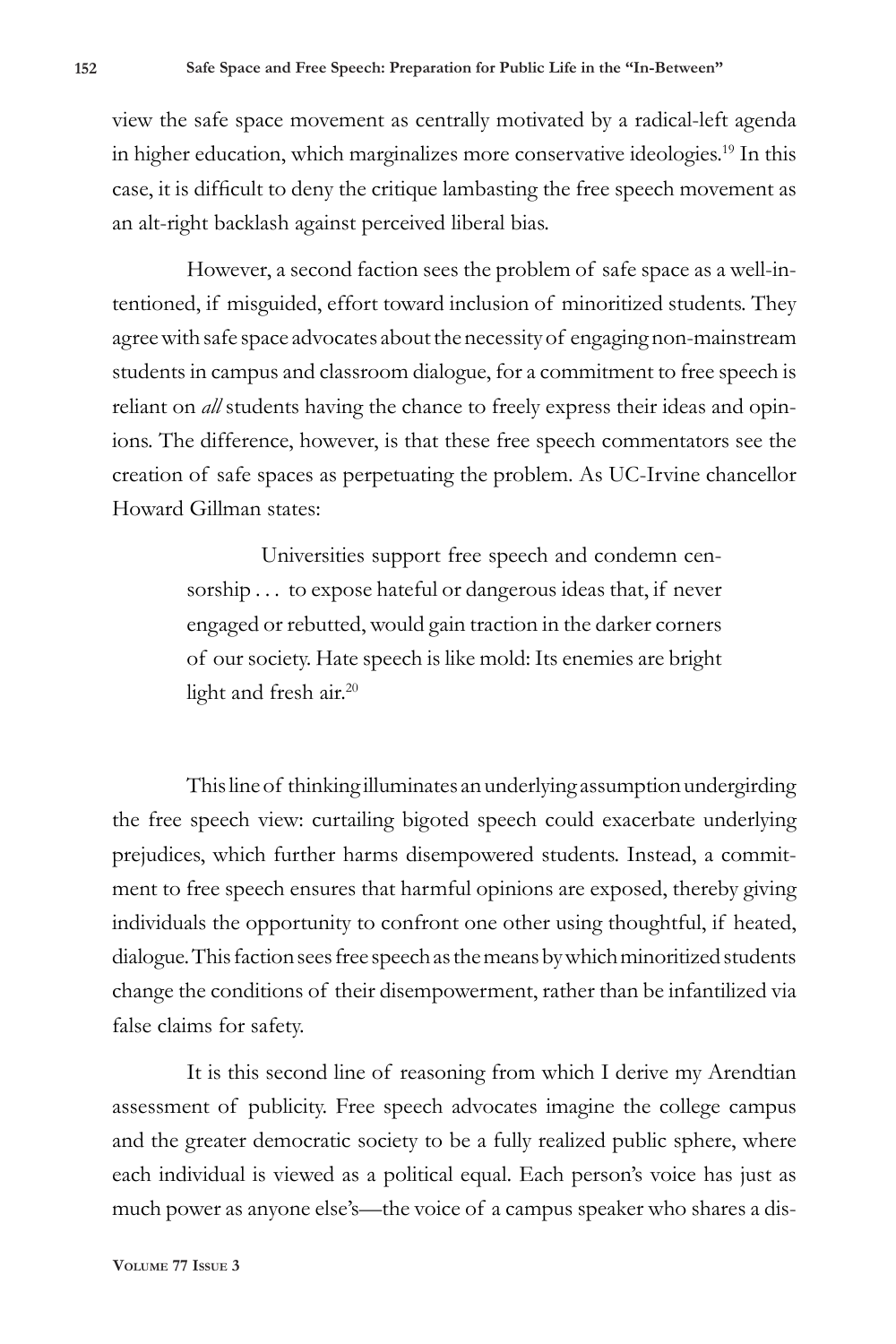criminatory opinion is equally as powerful as the voice of a dissenting student protester. Therefore, their favored solution is unrestricted free expression, such that dialogue serves as the vehicle for determining which view prevails. In this vein, I argue that free speech advocates assume that the college campus (and society) exists within the Arendtian public domain, in its most idealized form.<sup>21</sup>

Free speech advocates contend that the college campus offers each student the ability to bring their distinctiveness to the metaphorical "table," where they encounter a community of others in their full plurality and can engage in Arendtian action. In fact, if we look at the college campus today, we see many spaces that already fit this notion of the public: dining halls, the campus quad, various clubs and extracurricular societies, among others.<sup>22</sup> These spaces are characterized by minimal restrictions on students' words, actions, or associations, exposing them to the full extent of public risks and possibilities.

# THE COLLEGE CLASSROOM AS A HYBRID SPACE

In the event that I have convinced you of three things thus far: 1) safe space arguments align with a call for privacy, while free speech arguments call for publicity; 2) the university, situated in-between the private and public, should therefore include a blend of both; and 3) the university already does blend elements of private and public to some extent, I now draw attention to one campus space that has yet to be accounted for: the college classroom. Where does the quintessential educational space on the college campus fit into this Arendtian model? Does it veer toward private or public, as its other spatial counterparts do? I argue that the classroom, as a distinctive learning space, needs to achieve a tricky balance of **both** private and public elements.23

Educators might rightly ask, what does this balance look like? I turn to a vignette described by feminist scholar and educator Jeannie Ludlow to illustrate what this balance looks like in practice. For context, the following example describes an interaction in a cultural diversity undergraduate course, concerning violent events in the Bronx where Amadou Diallo, a Black man, was killed by four White police officers. This conflict was foregrounded amidst national protests of police violence against Black lives in Cincinnati, a situation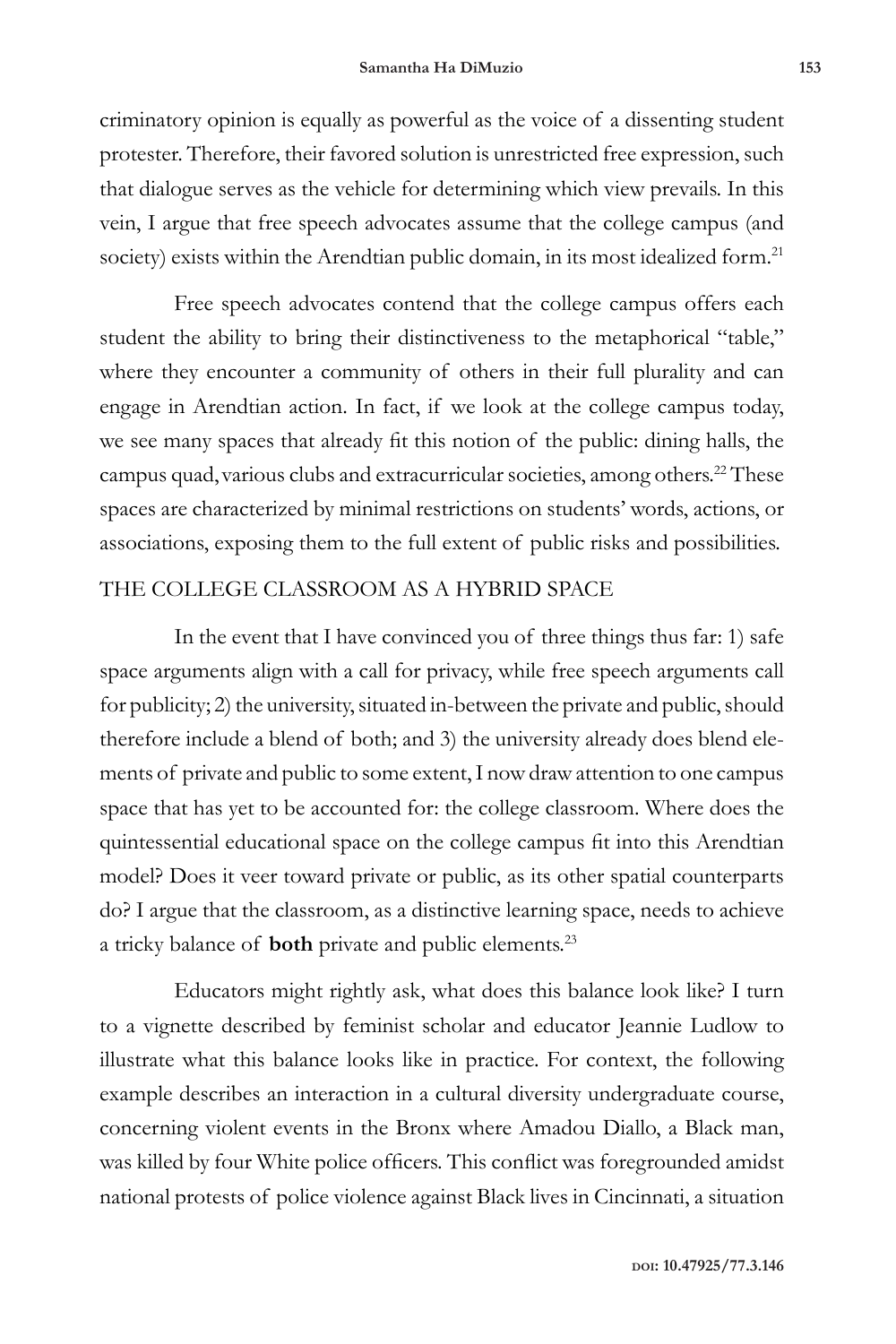that closely mirrors the contemporary movement for racial justice today in response to the murders of George Floyd and Breonna Taylor, among countless others. Below, I quote Ludlow at length in order to capture the essence of her classroom discussion about the issue of police violence:

> One white student, the son of a police officer, argued passionately for the difficulty of the job. "If you are a cop," he said, "you never know when you are going to find yourself in danger." "Well, if you are a young Black man in the city," countered the first student, "you do know when you will find yourself in danger—whenever there is a cop around." Several white students rolled their eyes and shook their heads. Other students in the class wanted into the discussion, but the verbal space was filled by these two students' disagreement. In order to allow the argument to cool down and to provide opportunities for other students' voices, I spoke up. "Everybody, take out a sheet of paper and write down two things you want to say or ask about this conversation." The room was silent as students scribbled their ideas on paper. When, after a few minutes, I asked, "who wants to go first?" students volunteered to read from their papers. . . . We were at the end of the session. "You have to get ready to go," I said. "We are now one day behind. What do you want to do?" The student whose father was a police officer said, "we need to talk about this more. We don't know enough." Others agreed. We decided to suspend the course syllabus for the next two class periods.<sup>24</sup>

What Ludlow's vignette illustrates is the creation of at least two moments of contemplative privacy, embedded within a near wholly public environment: the first being a pedagogical pause in conversation and the second being a collective hiatus of the course syllabus. At the start of this classroom interaction, we witness the rise of heated public dialogue between the two students who come to the shared topic of concern—police violence—from each their own social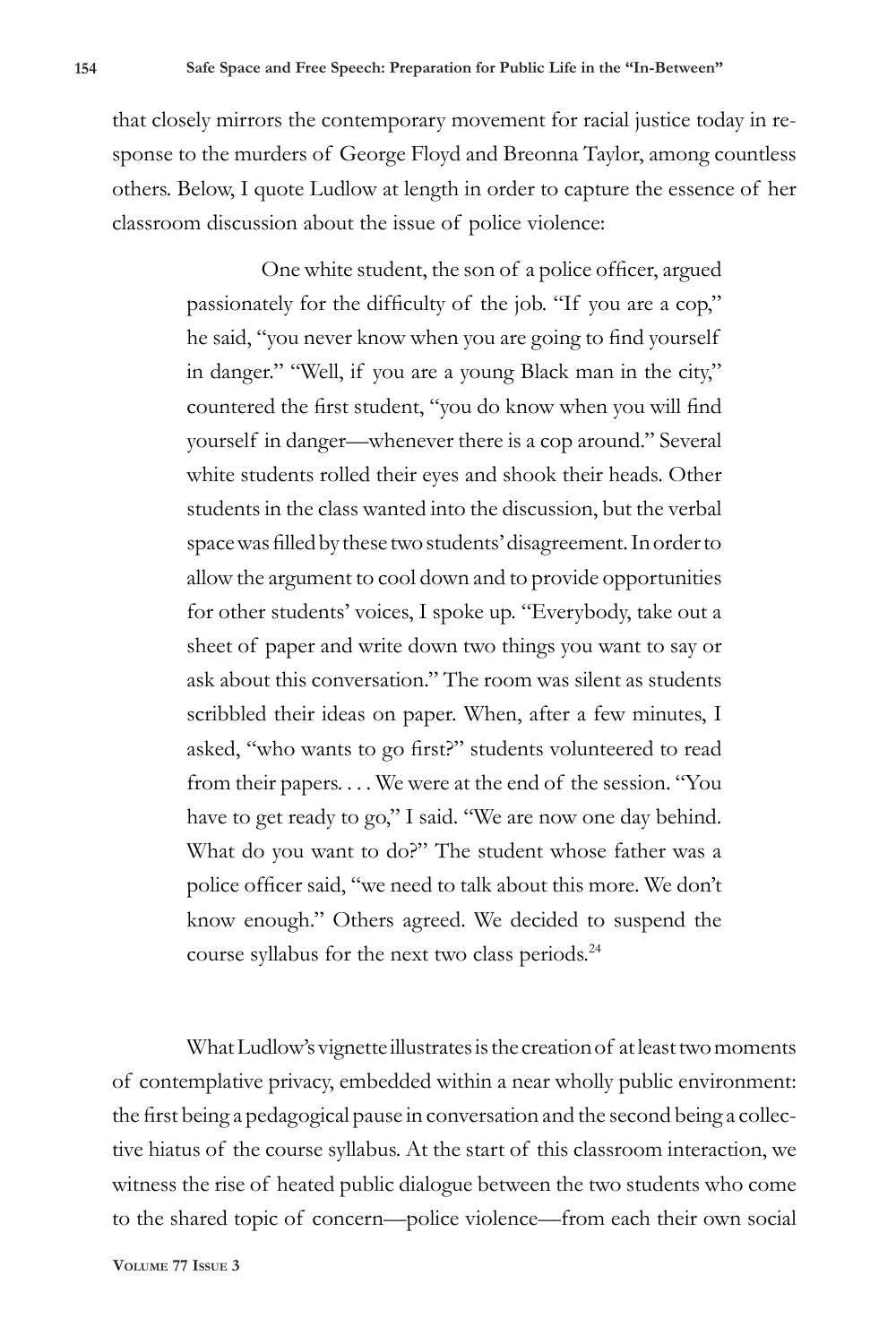locations. The disagreement between the two students stimulates others in the classroom to voice their opinion on the topic, invoking Arendt's metaphor of the "table" as the in-between: police violence, an issue of community concern, relates and separates participants at the same time. However, it is clear that the discussion quickly escalates, and it is at this point that Ludlow intervenes with a pedagogical strategy. She intentionally *pauses* the conversation and asks each student to quietly engage in introspection and reflective journaling. In doing so, Ludlow's teaching approach invokes the importance of Arendtian privacy in the college classroom.

This brief moment of contemplation creates the conditions of a private home, where students are able to retreat, for a moment, from the pressures of the near-public classroom and from engagement in Arendtian action. As David Blacker elaborates, a pause of this type provides students with momentary refuge in order to "catch up" with themselves and engage in "some method by which [they] might render the ends of [their] activities graspable, in both the sense of understanding them and also (potentially) manipulating them or otherwise altering them."25 Though Blacker refers to Arendtian privacy by a different term—Cartesian inwardness—he shares a similar sentiment: in order to adequately engage with others in rich, dialogic deliberation (especially of the polarizing variety), students must be given opportunities to turn inward and decide for themselves what they believe.

Though there are certainly other pedagogical strategies that could create this experience of momentary privacy, Ludlow's chosen intervention is particularly relevant, as it offers a second kind of pause—a suspension of the course syllabus.26 Here, she recognizes that the duration of private introspection needed is contingent on circumstance. Therefore, she does not require that students make their "final" decision about police violence at the end of that class period. Instead, she provides students with the opportunity to prolong their reflection, with permission to explore their own notions about the world without the pressure to immediately commit to new ones, as the student at the end of the vignette chooses: "We need to talk about this more. We don't know enough." I see this attention to privacy in the classroom as mimicking the gift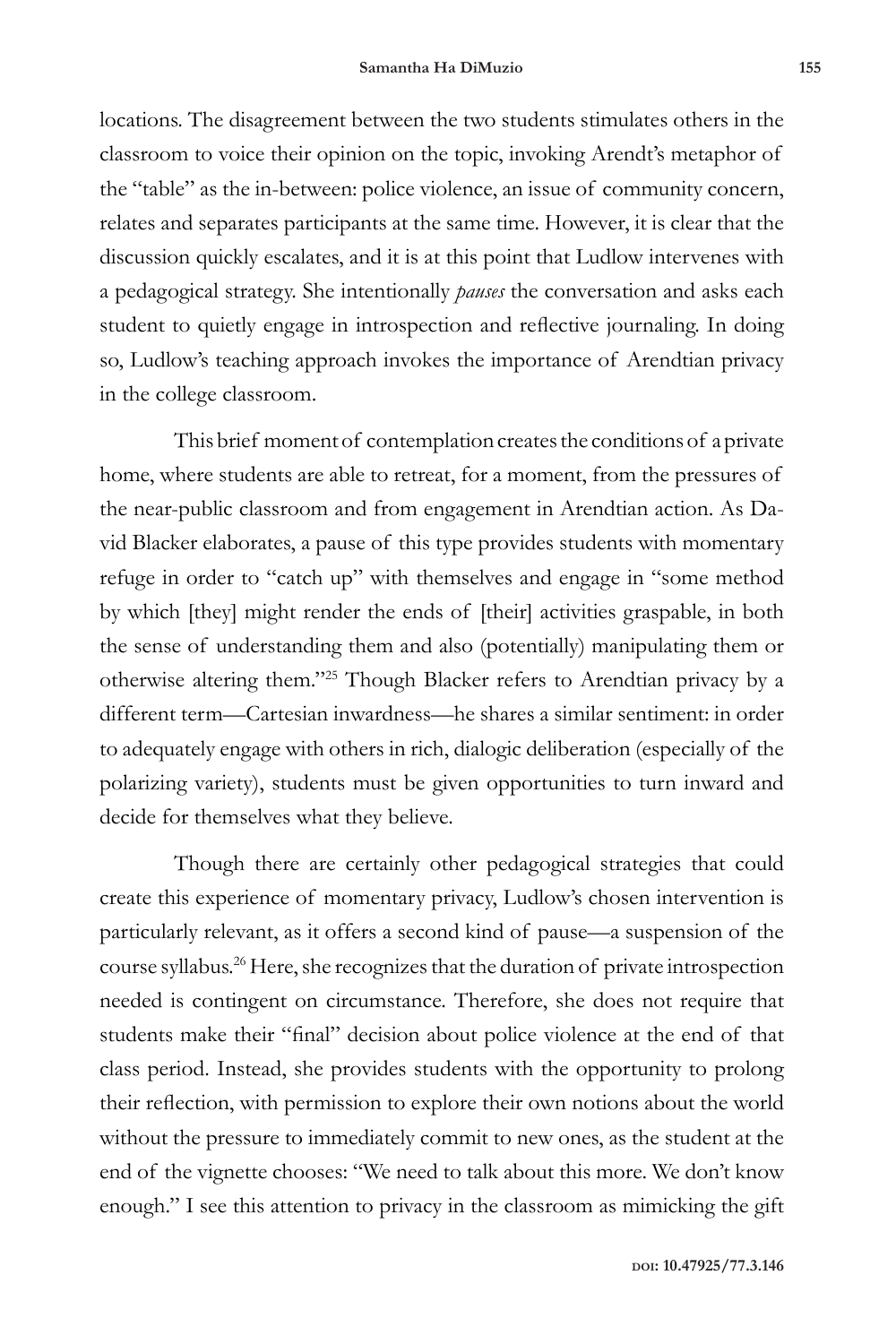that Oakeshott associates with university life:

Here is an opportunity to put aside the hot allegiances of youth without the necessity of at once acquiring new loyalties to take their place. Here is a break in the tyrannical course of irreparable events; a period in which to look round upon the world and upon oneself without the sense of an enemy at one's back or the insistent pressure to make up one's mind; a moment in which to taste the mystery without the necessity of at once seeking a solution.27

In both cases, Ludlow uses her pedagogical expertise to create a deliberately hybridized classroom, with both private moments of introspection and public dimensions of dialogue.

If the classroom were to abide only by the rules of the public, this conversation about police violence could easily end in further harm, severed relationships, or political gridlock (as we have repeatedly witnessed). However, one of the wonders of the classroom and the classroom educator is the distinctive attention to moments of privacy as well. Educators, like Ludlow, are able to enact pedagogical strategies to foster moments of reflection, refuge, and retreat for their students, which, in turn, provide them with the security necessary to sustain the rich, contentious dialogue characteristic of Arendtian "action" and ultimately, robust democratic participation. The classroom, as a hybrid space, therefore, heeds simultaneous commitments to both private and public elements of learning.

But I urge us to remember that the classroom is not the only space poised in the "in-between"—the entirety of college education occupies this deliberate, middle space. This conclusion implies that the dual attention to both private and public applies to spaces beyond the classroom as well. This means that semi-private affinity spaces should also work towards incorporation of public elements. Perhaps cultural centers should maximize their role in organizing "counterpublics," collectives who leverage their shared marginalized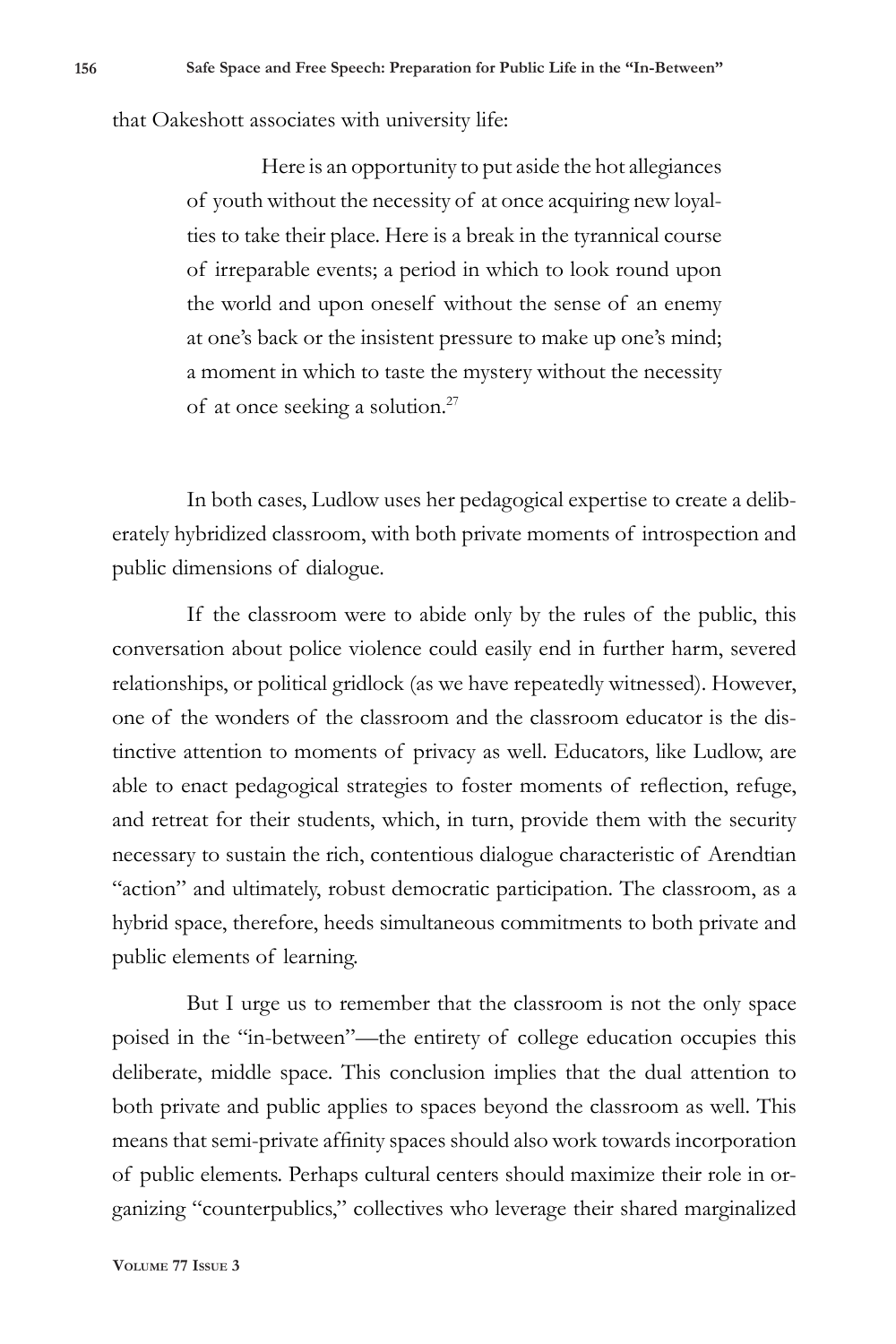identities to produce counter-discourses and reimagine a more inclusionary public sphere.<sup>28</sup> Likewise, public-leaning spaces, like the campus quad, should also pay better homage to their private dimensions. For example, controversial campus speakers should be coupled with opportunities to process the event in private, forums to collectively unpack the consequences for broader campus culture, and discussions to inform decision making in future invitations. It is through this dual attention to both private and public aspects of learning, reckoning respectively with its implications for safe space and free speech, that college students can be best prepared for their full debut into public life.

# Acknowledgements

The ideas in this essay were developed, in large part, through conversations with Chris Higgins, whose contributions to my thinking and writing cannot be measured. I am deeply appreciative of his mentorship and ongoing support. I would also like to thank my working group and respondent Rachel Wahl, for their feedback during the 2020 New England Philosophy of Education Society (NEPES) annual meeting, where I presented an earlier draft of this manuscript.

1 Amy Gutmann, *Democratic Education* (Princeton: Princeton University Press, 1987/1999), 44.

2 Wesleying, "An Open Letter to the Wesleyan Community from Students of Color," *Wesleying*, September 2015, http://wesleying.org/2015/09/25/anopen-letter-to-the-wesleyan-community-from-students-of-color/.

3 Hannah Arendt, *The Human Condition* (Chicago: University of Chicago Press, 1998).

4 Arendt, *The Human Condition*, 100.

5 Arendt, 137.

6 Arendt*,* 52.

7 Arendt*,* 178.

8 Arendt*,* 45.

9 Hannah Arendt, "The Crisis in Education" (1961), trans. D. Lindley, in *Between Past and Future: Eight Exercises in Political Thought* (New York: Penguin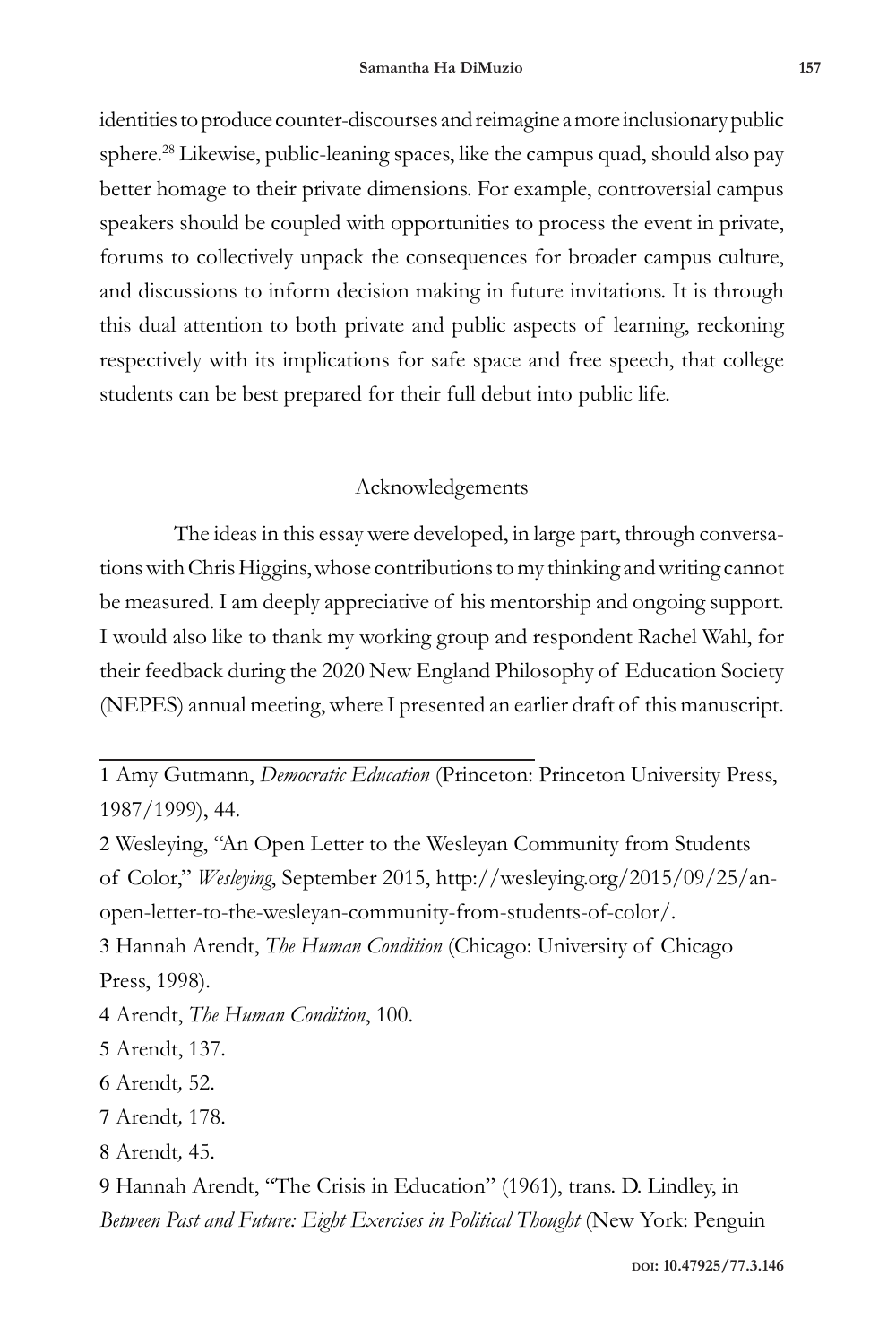USA, 1977), 186.

10 Arendt, *The Human Condition*, 57.

11 Chris Higgins, *The Good Life of Teaching: An Ethics of Professional Practice* (West Sussex: Wiley-Blackwell, 2011).

12 Arendt, *The Human Condition*, 51.

13 Higgins, *The Good Life of Teaching*, 226.

14 Betty J. Barrett, "Is 'Safety' Dangerous? A Critical Examination of the Classroom as Safe Space," *The Canadian Journal for the Scholarship of Teaching and Learning* 1, no. 1 (2010): 1-14.

15 Brian Arao and Kristi Clemens, "From Safe Spaces to Brave Spaces," in *The Art of Effective Facilitation: Reflections from Social Justice Educators*, ed. Lisa M. Landreman (Sterling: Stylus Publishing, 2013), 140.

16 Arendt, "The Crisis in Education," 188.

17 Michael Oakeshott, "The Idea of a University," in *The Voice of Liberal Learning: Michael Oakeshott on Education*, ed. Timothy Fuller (New Haven: Yale University Press, 1989), 100.

18 Arendt, *The Human Condition*, 51.

19 The essays included in Tom Slater's anthology epitomize this view by conflating free speech with the expression of exclusively right-wing views, such as pro-life perspectives and denials of white supremacy or structural marginalization. Tom Slater, *Unsafe Space: The Crisis of Free Speech on Campus* (London: Palgrave Macmillan UK, 2016).

20 Howard Gillman, "Bigots at the Gate: Universities Shouldn't Duck the Fight Against White Nationalism," *Los Angeles Times*, December 20, 2016, https://www.latimes.com/opinion/op-ed/la-oe-gillman-campus-white-supremacy-20161220-story.html.

21 A significant critique asks free speech advocates whether today's version of the public sphere actually resembles Arendt's idealized description of the common world. Many critics argue that the world *as it is* aligns more with Aaron Schutz's characterization of the "power public," characterized by fraught power dynamics and conflicts over resources; Aaron Schutz, "Power and Trust in the Public Realm: John Dewey, Saul Alinsky, and the Limits of Progressive Democratic Education," *Educational Theory* 61, no. 4 (2011): 497.